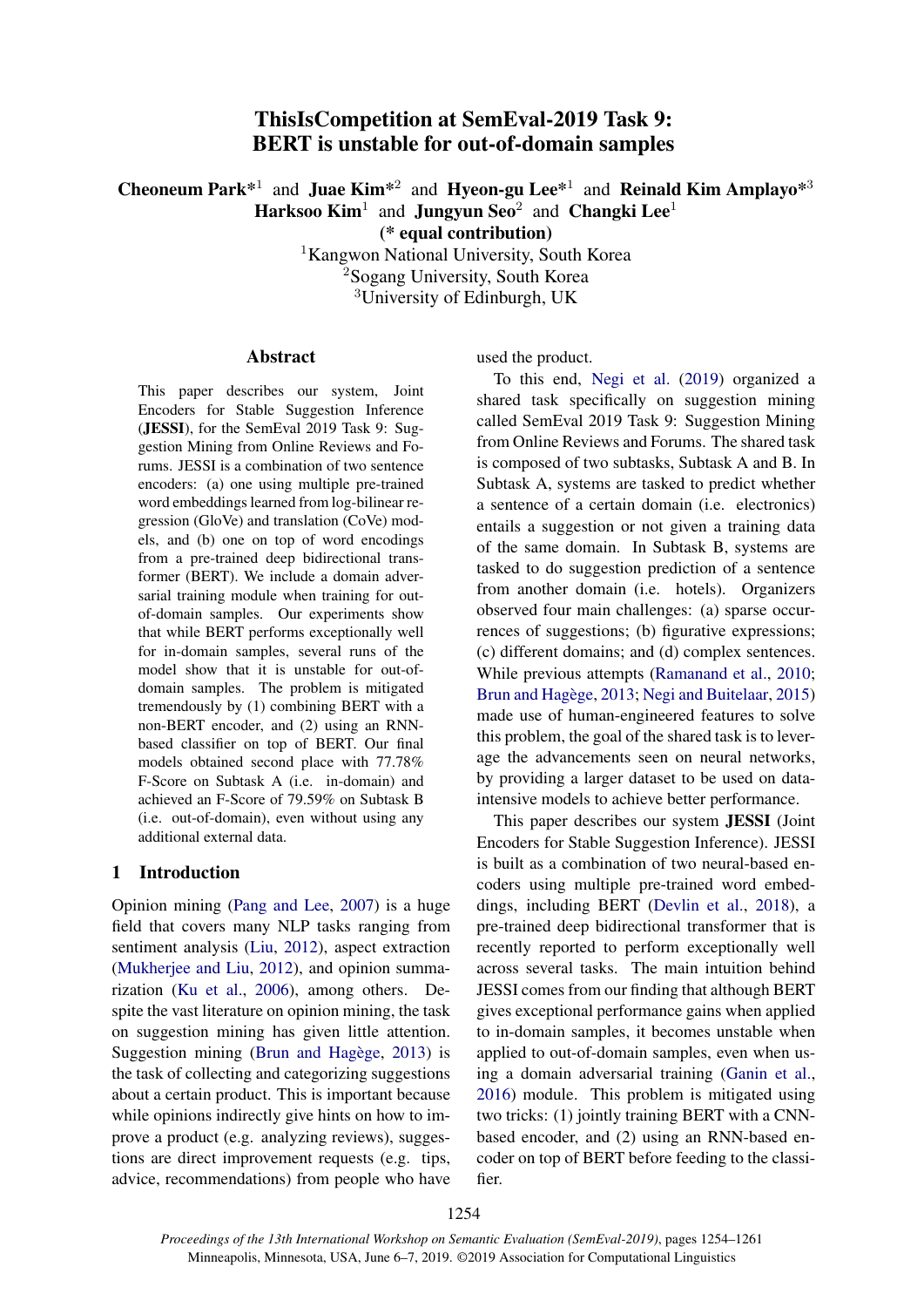JESSI is trained using only the datasets given on the shared task, without using any additional external data. Despite this, JESSI performs second on Subtask A with an F1 score of 77.78% among 33 other team submissions. It also performs well on Subtask B with an F1 score of 79.59%.

## 2 Related Work

Suggestion Mining The task of detecting suggestions in sentences is a relatively new task, first mentioned in [Ramanand et al.](#page-6-3) [\(2010\)](#page-6-3) and formally defined in [Negi and Buitelaar](#page-6-4) [\(2015\)](#page-6-4). Early systems used manually engineered patterns [\(Ra](#page-6-3)[manand et al.,](#page-6-3) [2010\)](#page-6-3) and rules (Brun and Hagège, [2013\)](#page-5-2), and linguistically motivated features [\(Negi](#page-6-4) [and Buitelaar,](#page-6-4) [2015\)](#page-6-4) trained on a supervised classifier [\(Negi et al.,](#page-6-5) [2016\)](#page-6-5). Automatic mining of suggestion has also been suggested [\(Dong et al.,](#page-5-5) [2013\)](#page-5-5). Despite the recent successes of neuralbased models, only few attempts were done, by using neural network classifiers such as CNNs and LSTMs [\(Negi et al.,](#page-6-5) [2016\)](#page-6-5), by using partof-speech embeddings to induce distant supervision [\(Negi and Buitelaar,](#page-6-6) [2017\)](#page-6-6). Since neural networks are data hungry models, a large dataset is necessary to optimize the parameters. SemEval 2019 Task 9 [\(Negi et al.,](#page-6-2) [2019\)](#page-6-2) enables training of deeper neural models by providing a much larger training dataset.

Domain Adaptation In text classification, training and test data distributions can be different, and thus domain adaptation techniques are used. These include non-neural methods that map the semantics between domains by aligning the vocabulary [\(Basili et al.,](#page-5-6) [2009;](#page-5-6) [Pan et al.,](#page-6-7) [2010\)](#page-6-7) and generating labeled samples [\(Wan,](#page-6-8) [2009;](#page-6-8) [Yu and Jiang,](#page-6-9) [2016\)](#page-6-9). Neural methods include the use of stacked denoising autoencoders [\(Glorot et al.,](#page-5-7) [2011\)](#page-5-7), variational autoencoders [\(Saito et al.,](#page-6-10) [2017;](#page-6-10) [Ruder and](#page-6-11) [Plank,](#page-6-11) [2018\)](#page-6-11). Our model uses a domain adversarial training module [\(Ganin et al.,](#page-5-4) [2016\)](#page-5-4), an elegant way to effectively transfer knowledge between domains by training a separate domain classifier using an adversarial objective.

Language Model Pretraining Inspired from the computer vision field, where ImageNet [\(Deng](#page-5-8) [et al.,](#page-5-8) [2009\)](#page-5-8) is used to pretrain models for other tasks [\(Huh et al.,](#page-5-9) [2016\)](#page-5-9), many recent attempts in the NLP community are successful on using language modeling as a pretraining step to extract

<span id="page-1-0"></span>

Figure 1: The overall architecture of JESSI for Subtask B. The thinner arrows correspond to the forward propagations, while the thicker arrows correspond to the backward propagations, where gradient calculations are indicated. For Subtask A, a CNN encoder is used instead of the BiSRU encoder, and the domain adversarial training module is not used.

feature representations [\(Peters et al.,](#page-6-12) [2018\)](#page-6-12), and to fine-tune NLP models [\(Radford et al.,](#page-6-13) [2018;](#page-6-13) [De](#page-5-3)[vlin et al.,](#page-5-3) [2018\)](#page-5-3). BERT [\(Devlin et al.,](#page-5-3) [2018\)](#page-5-3) is the most recent inclusion to these models, where it uses a deep bidirectional transformer trained on masked language modeling and next sentence prediction objectives. [Devlin et al.](#page-5-3) [\(2018\)](#page-5-3) reported that BERT shows significant increase in improvements on many NLP tasks, and subsequent studies have shown that BERT is also effective on harder tasks such as open-domain question answering [\(Yang et al.,](#page-6-14) [2019\)](#page-6-14), multiple relation extraction [\(Wang et al.,](#page-6-15) [2019\)](#page-6-15), and table question answering [\(Hwang et al.,](#page-5-10) [2019\)](#page-5-10), among others. In this paper, we also use BERT as an encoder, show its problem on out-of-domain samples, and mitigate the problem using multiple tricks.

### 3 Joint Encoders for Stable Suggestion Inference

We present our model JESSI, which stands for Joint Encoders for Stable Suggestion Inference, shown in Figure [1.](#page-1-0) Given a sentence  $x =$  $\{w_1, w_2, ..., w_n\}$ , JESSI returns a binary suggestion label  $y = \{0, 1\}$ . JESSI consists of four important components: (1) A BERT-based encoder that leverages general knowledge acquired from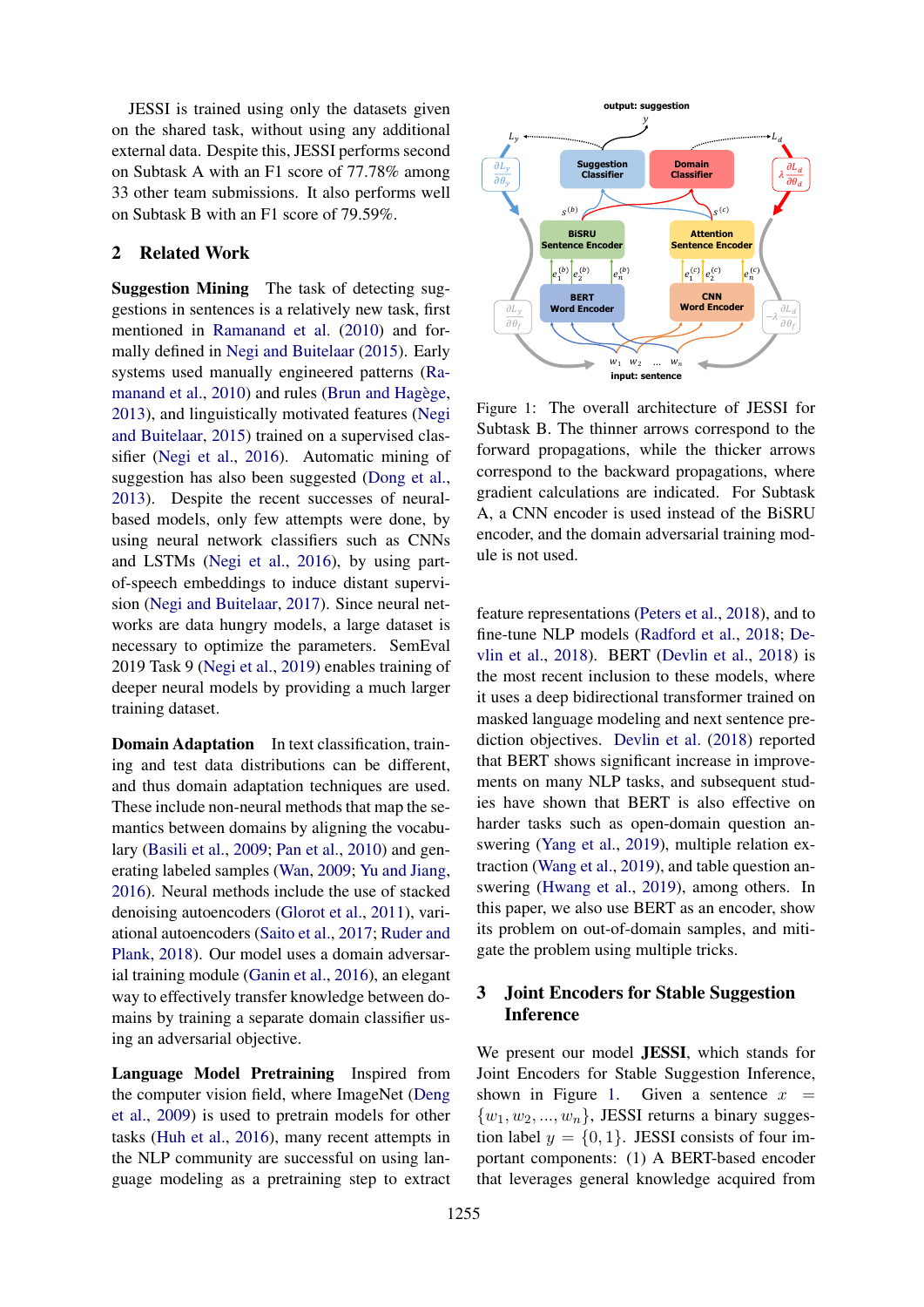a large pre-trained language model, (2) A CNNbased encoder that learns task-specific sentence representations, (3) an MLP classifier that predicts the label given the joint encodings, and (4) a domain adversarial training module that prevents the model to distinguish between the two domains.

BERT-based Encoder Fine-tuning a pretrained BERT [\(Devlin et al.,](#page-5-3) [2018\)](#page-5-3) classifier then using the separately produced classification encoding [CLS] has shown to produce significant improvements. Differently, JESSI uses a pretrained BERT as a word encoder, that is instead of using [CLS], we use the word encodings  $e_1^{(b)}$  $\binom{b)}{1},e_2^{(b)}$  $\mathbf{2}^{(b)},...,\mathbf{e}_n^{(b)}$  produced by BERT. BERT is still fine-tuned during training.

We append a sentence encoder on top of BERT, that returns a sentence representation  $s^{(b)}$ , which is different per subtask. For Subtask A, we use a CNN encoder with max pooling [\(Kim,](#page-5-11) [2014\)](#page-5-11) to create the sentence embedding. For Subtask B, we use a bidirectional simple recurrent units [\(Lei](#page-5-12) [et al.,](#page-5-12) [2018,](#page-5-12) BiSRU), a type of RNN that is highly parallelizable, as the sentence encoder.

CNN-based Encoder To make the final classifier more task-specific, we use a CNN-based encoder that is trained from scratch. Specifically, we employ a concatenation of both pre-trained GloVe [\(Pennington et al.,](#page-6-16) [2014\)](#page-6-16) and CoVe [\(Mc-](#page-6-17)[Cann et al.,](#page-6-17) [2017\)](#page-6-17) word embeddings as input  $w_i, 1 \leq i \leq n$ . Then, we do convolution operations Conv $(w_i, h_j)$  using multiple filter sizes  $h_j$  to a window of  $h_j$  words. We use different paddings for different filter sizes such that the number of output for each convolution operation is  $n$ . Finally, we concatenate the outputs to obtain the word encodings, i.e.  $e_i^{(c)} = \bigoplus_j (\text{Conv}(w_i, h_j)),$ where  $\oplus$  is the sequence concatenate operation.

We pool the word encodings using attention mechanism to create a sentence representation  $s^{(c)}$ . That is, we calculate attention weights using a latent variable  $v$  that measures the importance of the words  $e_i^{(c)}$  $i^{(c)}$ , i.e.,  $a_i = \text{softmax}(v^\top f(e_i^{(c)})$  $\binom{c}{i}$ ), where  $f(\cdot)$  is a nonlinear function. We then use  $a_i$ to weight-sum the words into one encoding, i.e.,  $s^{(c)} = \sum_{i} a_i e_i^{(c)}$  $\binom{c}{i}$ .

Suggestion Classifier Finally, we use a multilayer perceptron (MLP) as our classifier, using a concatenation of outputs from both the BERT- and CNN-based encoders, i.e.,  $p(y)$  =

 $MLP_y([s^{(b)}; s^{(c)}])$ . Training is done by minimizing the cross entropy loss, i.e.,  $\mathbb{L} = -\log p(y)$ .

Domain Adversarial Training For Subtask B, the model needs to be able to classify outof-domain samples. Using the model as is decreases performance significantly because of cross-domain differences. To this end, we use a domain adversarial training module [\(Ganin](#page-5-4) [et al.,](#page-5-4) [2016\)](#page-5-4) to prevent the classifier on distinguishing differences between domains. Specifically, we create another MLP classifier that classifies the *domain* of the text using the concatenated sentence encoding with *reverse gradient function* GradRev $(\cdot)$ , i.e.,  $p(d)$  $MLP_d(GradRev([s^{(b)}; s^{(c)}]))$ . The reverse gradient function is a function that performs equivalently with the identity function when propagating forward, but reverses the sign of the gradient when propagating backward.

Through this, we eliminate the possible ability of the classifier to distinguish the domains of the text. We train the domain classifier using the available trial datasets for each domain. We also use a cross entropy loss as the objective of this classifier. Overall, the objective of JESSI is to minimize the following loss:  $\mathbb{L} = -\log p(y) - \lambda \log p(d)$ , where  $\lambda$  is set increasingly after each epoch, following [Ganin et al.](#page-5-4) [\(2016\)](#page-5-4).

## 4 Experimental Setup

Dataset and Preprocessing We use the dataset provided in the shared task: a training dataset from the electronics domain, and labeled trial and unlabeled test datasets from both the electronics and hotels domain. Table [1](#page-3-0) summarizes the dataset statistics and shows the distribution differences between two domains. During training, we use the labeled training dataset to train the suggestions classifier, and trial datasets, without the suggestion labels, to train the domains classifier. For preprocessing, we lowercased and tokenized using the Stanford CoreNLP toolkit<sup>[1](#page-2-0)</sup> [\(Manning et al.,](#page-6-18) [2014\)](#page-6-18).

Implementation We use the pre-trained BERT models<sup>[2](#page-2-1)</sup> provided by the original authors to initialize the parameters of BERT. We use BERT-large

```
bert
```
<span id="page-2-0"></span><sup>1</sup>[https://stanfordnlp.github.io/](https://stanfordnlp.github.io/CoreNLP/) [CoreNLP/](https://stanfordnlp.github.io/CoreNLP/) <sup>2</sup>[https://github.com/google-research/](https://github.com/google-research/bert)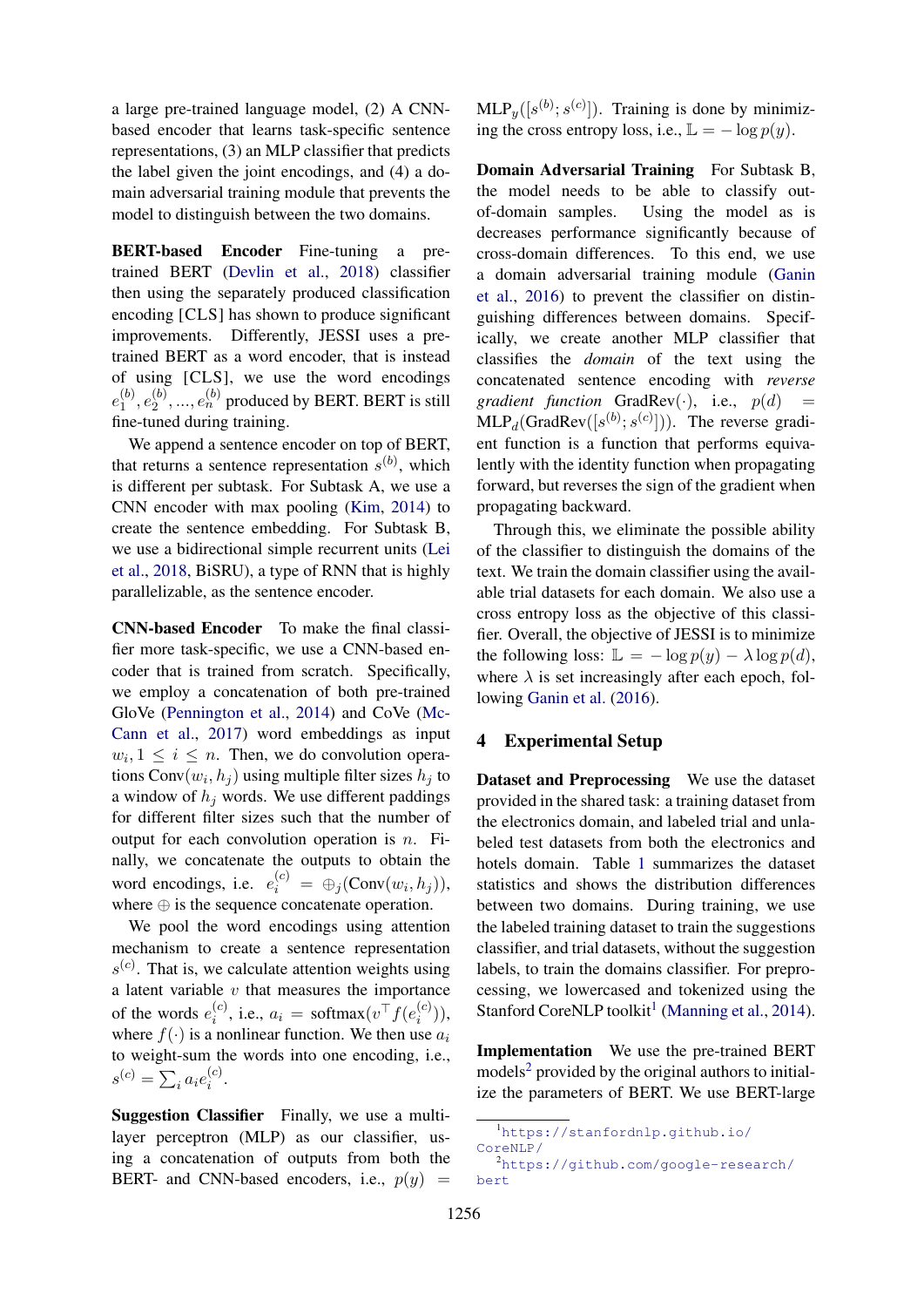<span id="page-3-0"></span>

| Subtask     | А           | в      |  |
|-------------|-------------|--------|--|
| Domain      | Electronics | Hotels |  |
| #Training   | 8,230       |        |  |
| #Trial      | 592         | 808    |  |
| #Test       | 833         | 824    |  |
| #Vocabulary | 10,897      | 3,570  |  |
| Ave. Tokens | 19.0        | 16.8   |  |

Table 1: Dataset Statistics

for Subtask A and BERT-base for Subtask  $B^3$  $B^3$ . For our CNNs, we use three filters with sizes  $\{3, 5, 7\}$ , each with 200 dimensions. For the BiSRU, we use hidden states with 150 dimensions and stack with two layers. The MLP classifier contains two hidden layers with 300 dimensions.

We use dropout [\(Srivastava et al.,](#page-6-19) [2014\)](#page-6-19) on all nonlinear connections with a dropout rate of 0.5. We also use an  $l_2$  constraint of 3. During training, we use mini-batch size of 32. Training is done via stochastic gradient descent over shuffled minibatches with the Adadelta [\(Zeiler,](#page-7-0) [2012\)](#page-7-0) update rule. We perform early stopping using the trial sets. Moreover, since the training set is relatively small, multiple runs lead to different results. To handle this, we perform an ensembling method as follows. We first run 10-fold validation over the training data, resulting into ten different models. We then pick the top three models with the highest performances, and pick the class with the most model predictions.

#### 5 Experiments

In this section, we show our results and experiments. We denote JESSI-A as our model for Subtask A (i.e., BERT→CNN+CNN→ATT), and JESSI-B as our model for Subtask B (i.e., BERT→BISRU+CNN→ATT+DOMADV). The performance of the models is measured and compared using the F1-score.

Ablation Studies We present in Table [2](#page-3-2) ablations on our models. Specifically, we compare JESSI-A with the same model, but without the CNN-based encoder, without the BERT-based encoder, and with the CNN sentence encoder of the BERT-based encoder replaced with the BiSRU variant. We also compare JESSI-B with the same

<span id="page-3-2"></span>

| Model                        | F-Score |  |  |  |
|------------------------------|---------|--|--|--|
| JESSI-A                      | 88.78   |  |  |  |
| $+$ BERT $\rightarrow$ BISRU | 86.01   |  |  |  |
| $-CNN\rightarrow$ ATT        | 85.14   |  |  |  |
| $-$ BERT $\rightarrow$ CNN   | 83.89   |  |  |  |
| (a) Subtask A                |         |  |  |  |
|                              |         |  |  |  |
| Model                        | F-Score |  |  |  |
| <b>JESSI-B</b>               | 87.31   |  |  |  |
| $-$ CNN $\rightarrow$ Att    | 84.01   |  |  |  |
| $-$ BERT $\rightarrow$ BISRU | 81.13   |  |  |  |
| + BERT $\rightarrow$ CNN     | 70.21   |  |  |  |
| – DOMADV                     | 47.48   |  |  |  |

(b) Subtask B

Table 2: Ablation results for both subtasks using the provided trial sets. The + denotes a *replacement* of the BERT-based encoder, while the – denotes a *removal* of a specific component.

model, but without the CNN-based encoder, without the BERT-based encoder, without the domain adversarial training module, and with the BiSRU sentence encoder of the BERT-based encoder replaced with the CNN variant. The ablation studies show several observations. First, jointly combining both BERT- and CNN-based encoders help improve the performance on both subtasks. Second, the more effective sentence encoder for the BERT-based encoder (i.e., CNN versus BiSRU) differs for each subtask; the CNN variant is better for Subtask A, while the BiSRU variant is better for Subtask B. Finally, the domain adversarial training module is very crucial in achieving a significant increase in performance.

Out-of-Domain Performance During our experiments, we noticed that BERT is unstable when predicting out-of-domain samples, even when using the domain adversarial training module. We show in Table [3](#page-4-0) the summary statistics of the F-Scores of 10 runs of the following models: (a) vanilla BERT that uses the [CLS] classification encoding, (b-c) our BERT-based encoders BERT→CNN and BERT→BISRU that use BERT as a word encoder and use an additional CNN/BiSRU as a sentence encoder, (d) JESSI-B that uses BERT→BISRU and CNN→ATT as joint encoders, and (e)  $CNN \rightarrow ATT$  that does not employ BERT in any way. The results show that while  $CNN \rightarrow ATT$  performs similarly on different runs, BERT performs very unsta-

<span id="page-3-1"></span><sup>&</sup>lt;sup>3</sup>Due to memory limitations, we are limited to use the smaller BERT model for Subtask B. We expect an increase in performance when BERT-large is used.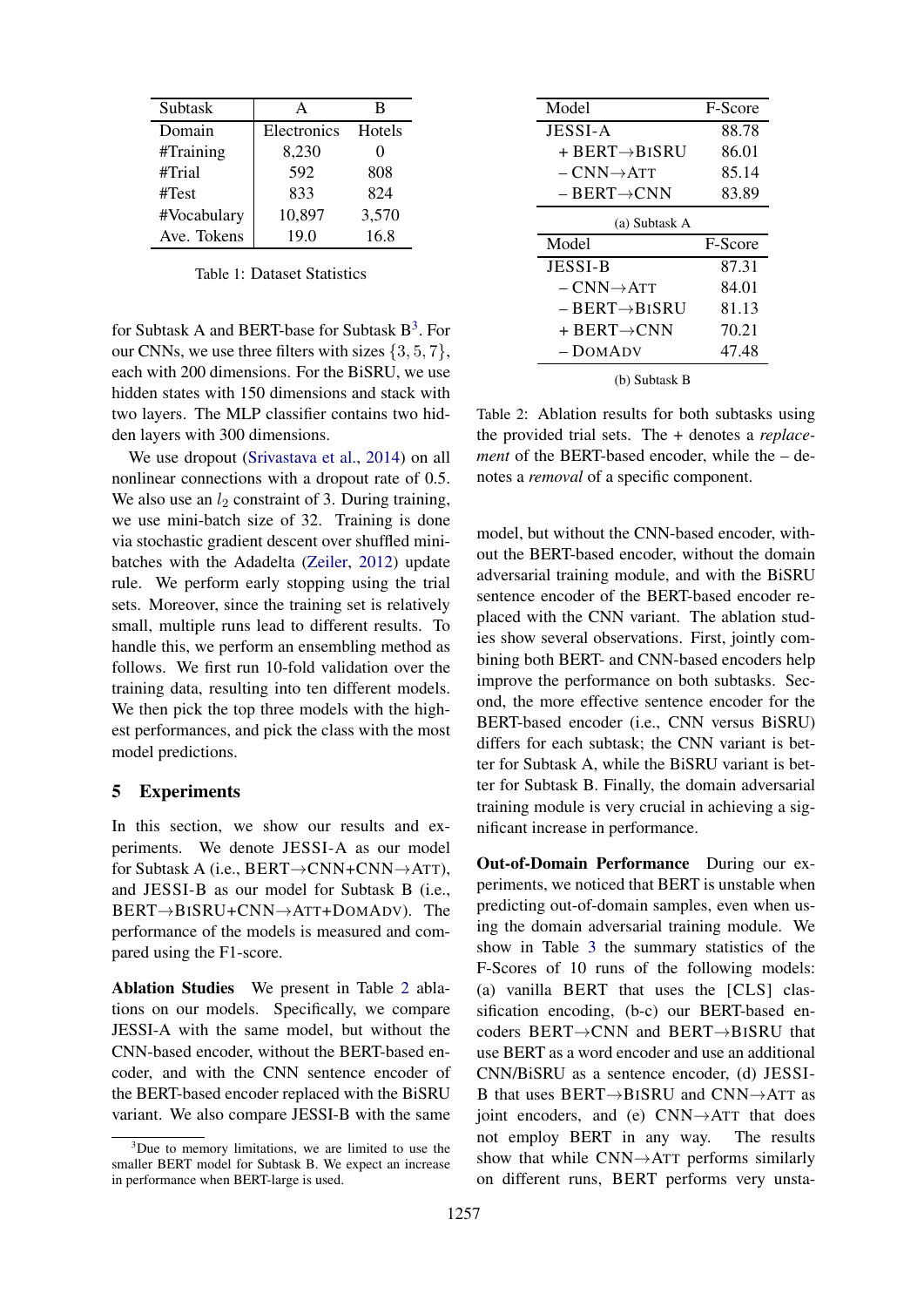<span id="page-4-0"></span>

| Model                    | mın   | max               | mean             | std  |
|--------------------------|-------|-------------------|------------------|------|
| <b>BERT</b>              | 0.00  |                   | 70.59 22.52 31.0 |      |
| $BERT \rightarrow CNN$   | 0.00  | 74.62             | 28.23            | 34 1 |
| $BERT \rightarrow BISRU$ | 54.00 | 88.83             | 74.86            | 88   |
| <b>JESSI-B</b>           | 69.28 | 89.21             | 82.41            | 5.6  |
| $CNN\rightarrow$ ATT     |       | 68.19 77.06 72.50 |                  | 2.5  |

Table 3: Summary statistics of the F-Scores of 10 runs of different models on the trial set of Subtask B when doing a 10-fold validation over the available training data. All models include the domain adversarial training module (+DOMADV), which is omitted for brevity.

bly, achieving varying F-Scores as low as zero and as high as 70.59, with a standard deviation of 31. Appending a CNN-based sentence encoder (i.e., BERT→CNN) increases the performance, but worsens the stability of the model. Appending an RNN-based sentence encoder (i.e., BERT→BISRU) both increases the performance and improves the model stability. Finally, combining a separate CNN-based encoder (i.e., JESSI-B) improves the performance and stability further.

Test Set Results Table [4](#page-4-1) presents how JESSI compared to the top performing models during the competition proper. Overall, JESSI-A ranks second out of 33 official submissions with an F-Score of 77.78%. Although we were not able to submit JESSI-B during the submission phase, JESSI-B achieves an F-Score of 79.59% on the official test set. This performance is similar to the performance of the model that obtained sixth place in the competition. We emphasize that JESSI does not use any labeled and external data for Subtask B, and thus is just exposed to the hotels domain using the available *unlabeled* trial dataset, containing 808 data instances. We expect the model to perform better when additional data from the hotels domain.

Performance by Length We compare the performance of models on data with varying lengths to further investigate the increase in performance of JESSI over other models. More specifically, for each range of sentence length (e.g., from 10 to 20), we look at the accuracy of JESSI-A, BERT→BISRU, and BERT→CNN on Subtask A, and the accuracy of JESSI-B, BERT→BISRU, and BERT→CNN, all with domain adversarial training module, on Subtask B. Figure [2](#page-4-2) shows the

<span id="page-4-1"></span>

| Rank                  | Model                        | F-Score |  |  |  |
|-----------------------|------------------------------|---------|--|--|--|
| 1                     | OleNet                       | 78.12   |  |  |  |
| 2                     | JESSI-A                      | 77.78   |  |  |  |
| 3                     | $m_y$                        | 77.61   |  |  |  |
| (a) Subtask A         |                              |         |  |  |  |
| Rank                  | Model                        | F-Score |  |  |  |
| 1                     | NTUA-ISLab                   | 85.80   |  |  |  |
| $\mathcal{D}_{\cdot}$ | OleNet                       | 85.79   |  |  |  |
| 3                     | NL-FIIT                      | 83.13   |  |  |  |
| $\ast$                | <b>JESSI-B</b>               | 79.59   |  |  |  |
| 11                    | $CNN \rightarrow$ ATT+DOMADV | 64.86   |  |  |  |
| (b) Subtask B         |                              |         |  |  |  |

Table 4: F-Scores of JESSI and top three models for each subtask. Due to time constraints, we were not able to submit JESSI-B during the competition. For clarity, we also show our final official submission (CNN→ATT+DOMADV).

<span id="page-4-2"></span>

Figure 2: Accuracy over various input sentence length on the test set.

plots of the experiments on both subtasks. On both experiments, JESSI outperforms the other models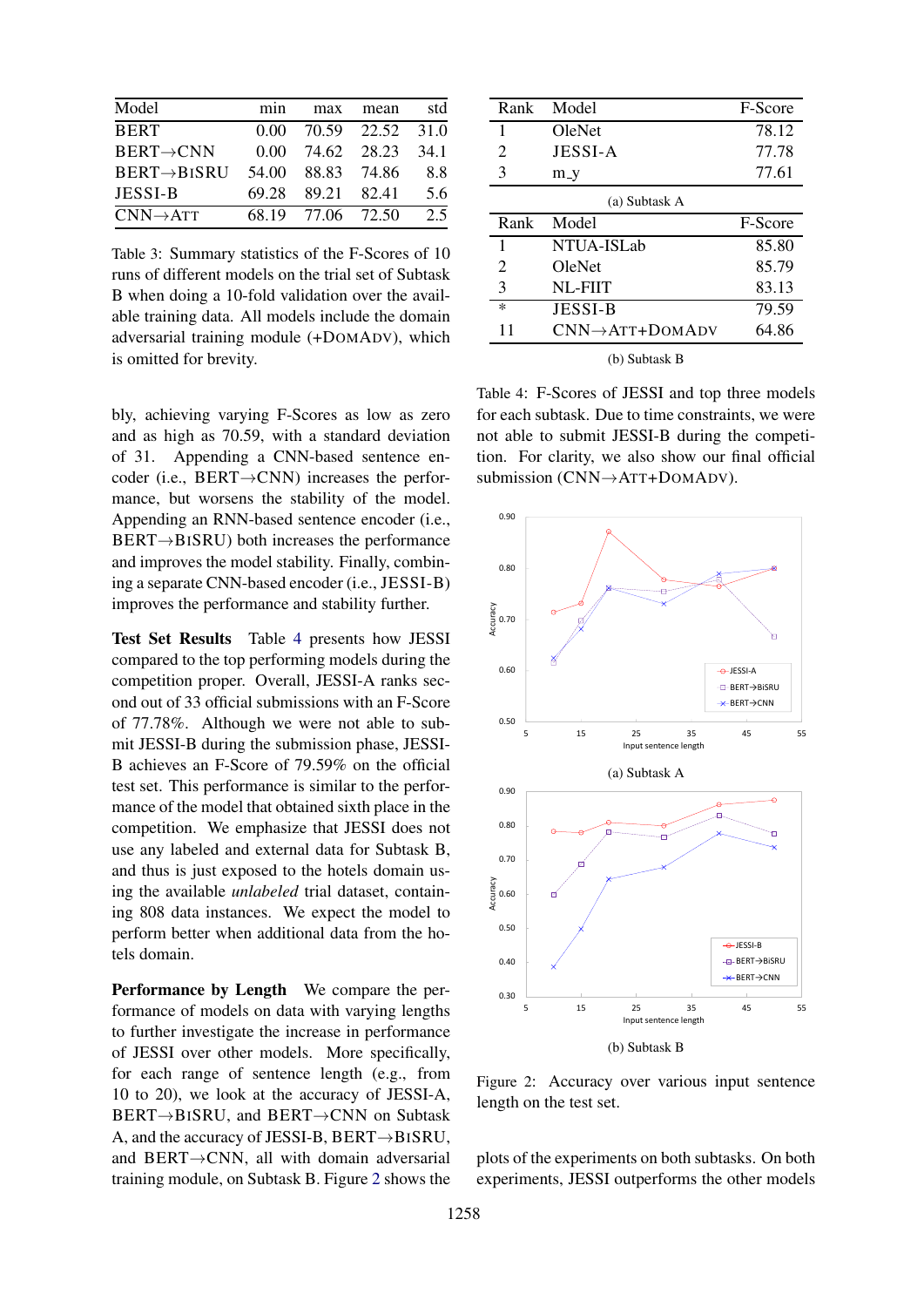when the sentence length is short, suggesting that the increase in performance of JESSI can be attributed to its performance in short sentences. This is more evident in Subtask B, where the difference of accuracy between JESSI and the next best model is approximately 20%. We can also see a consistent increase in performance of JESSI over other models on Subtask B, which shows the robustness of JESSI when predicting out-of-domain samples.

### 6 Conclusion

We presented JESSI (Joint Encoders for Stable Suggestion Inference), our system for the SemEval 2019 Task 9: Suggestion Mining from Online Reviews and Forums. JESSI builds upon jointly combined encoders, borrowing pre-trained knowledge from a language model BERT and a translation model CoVe. We found that BERT alone performs bad and unstably when tested on out-of-domain samples. We mitigate the problem by appending an RNN-based sentence encoder above BERT, and jointly combining a CNNbased encoder. Results from the shared task show that JESSI performs competitively among participating models, obtaining second place on Subtask A with an F-Score of 77.78%. It also performs well on Subtask B, with an F-Score of 79.59%, even without using any additional external data.

#### Acknowledgement

This research was supported by the MSIT (Ministry of Science ICT), Korea, under (National Program for Excellence in SW) (2015-0-00910) and (Artificial Intelligence Contact Center Solution) (2018-0-00605) supervised by the IITP(Institute for Information & Communications Technology Planning & Evaluation)

### **References**

- <span id="page-5-6"></span>Roberto Basili, Diego De Cao, Danilo Croce, Bonaventura Coppola, and Alessandro Moschitti. 2009. [Cross-language frame semantics transfer in bilin](https://doi.org/10.1007/978-3-642-00382-0_27)[gual corpora.](https://doi.org/10.1007/978-3-642-00382-0_27) In *Computational Linguistics and Intelligent Text Processing, 10th International Conference, CICLing 2009, Mexico City, Mexico, March 1-7, 2009. Proceedings*, pages 332–345.
- <span id="page-5-2"></span>Caroline Brun and Caroline Hagège. 2013. [Suggestion](http://rcs.cic.ipn.mx/2013_70/Suggestion%20Mining_%20Detecting%20Suggestions%20for%20Improvement%20in%20Users_%20Comments.pdf) [mining: Detecting suggestions for improvement in](http://rcs.cic.ipn.mx/2013_70/Suggestion%20Mining_%20Detecting%20Suggestions%20for%20Improvement%20in%20Users_%20Comments.pdf) [users' comments.](http://rcs.cic.ipn.mx/2013_70/Suggestion%20Mining_%20Detecting%20Suggestions%20for%20Improvement%20in%20Users_%20Comments.pdf) *Research in Computing Science*, 70:199–209.
- <span id="page-5-8"></span>Jia Deng, Wei Dong, Richard Socher, Li-Jia Li, Kai Li, and Fei-Fei Li. 2009. [Imagenet: A large-scale hi](https://doi.org/10.1109/CVPRW.2009.5206848)[erarchical image database.](https://doi.org/10.1109/CVPRW.2009.5206848) In *2009 IEEE Computer Society Conference on Computer Vision and Pattern Recognition (CVPR 2009), 20-25 June 2009, Miami, Florida, USA*, pages 248–255.
- <span id="page-5-3"></span>Jacob Devlin, Ming-Wei Chang, Kenton Lee, and Kristina Toutanova. 2018. [BERT: pre-training of](http://arxiv.org/abs/1810.04805) [deep bidirectional transformers for language under](http://arxiv.org/abs/1810.04805)[standing.](http://arxiv.org/abs/1810.04805) *CoRR*, abs/1810.04805.
- <span id="page-5-5"></span>Li Dong, Furu Wei, Yajuan Duan, Xiaohua Liu, Ming Zhou, and Ke Xu. 2013. [The automated acquisition](http://www.aaai.org/ocs/index.php/AAAI/AAAI13/paper/view/6368) [of suggestions from tweets.](http://www.aaai.org/ocs/index.php/AAAI/AAAI13/paper/view/6368) In *Proceedings of the Twenty-Seventh AAAI Conference on Artificial Intelligence, July 14-18, 2013, Bellevue, Washington, USA.*
- <span id="page-5-4"></span>Yaroslav Ganin, Evgeniya Ustinova, Hana Ajakan, Pascal Germain, Hugo Larochelle, François Laviolette, Mario Marchand, and Victor S. Lempitsky. 2016. [Domain-adversarial training of neural net](http://jmlr.org/papers/v17/15-239.html)[works.](http://jmlr.org/papers/v17/15-239.html) *Journal of Machine Learning Research*, 17:59:1–59:35.
- <span id="page-5-7"></span>Xavier Glorot, Antoine Bordes, and Yoshua Bengio. 2011. Domain adaptation for large-scale sentiment classification: A deep learning approach. In *Proceedings of the 28th International Conference on Machine Learning, ICML 2011, Bellevue, Washington, USA, June 28 - July 2, 2011*, pages 513–520.
- <span id="page-5-9"></span>Mi-Young Huh, Pulkit Agrawal, and Alexei A. Efros. 2016. [What makes imagenet good for transfer learn](http://arxiv.org/abs/1608.08614)[ing?](http://arxiv.org/abs/1608.08614) *CoRR*, abs/1608.08614.
- <span id="page-5-10"></span>Wonseok Hwang, Jinyeung Yim, Seunghyun Park, and Minjoon Seo. 2019. [A comprehensive exploration](https://arxiv.org/pdf/1902.01069) [on wikisql with table-aware word contextualization.](https://arxiv.org/pdf/1902.01069) *arXiv preprint arXiv:1902.01069*.
- <span id="page-5-11"></span>Yoon Kim. 2014. [Convolutional neural networks for](http://aclweb.org/anthology/D/D14/D14-1181.pdf) [sentence classification.](http://aclweb.org/anthology/D/D14/D14-1181.pdf) In *Proceedings of the 2014 Conference on Empirical Methods in Natural Language Processing, EMNLP 2014, October 25-29, 2014, Doha, Qatar, A meeting of SIGDAT, a Special Interest Group of the ACL*, pages 1746–1751.
- <span id="page-5-1"></span>Lun-Wei Ku, Yu-Ting Liang, and Hsin-Hsi Chen. 2006. [Opinion extraction, summarization and tracking in](http://www.aaai.org/Library/Symposia/Spring/2006/ss06-03-020.php) [news and blog corpora.](http://www.aaai.org/Library/Symposia/Spring/2006/ss06-03-020.php) In *Computational Approaches to Analyzing Weblogs, Papers from the 2006 AAAI Spring Symposium, Technical Report SS-06-03, Stanford, California, USA, March 27-29, 2006*, pages 100–107.
- <span id="page-5-12"></span>Tao Lei, Yu Zhang, Sida I. Wang, Hui Dai, and Yoav Artzi. 2018. [Simple recurrent units for highly par](https://aclanthology.info/papers/D18-1477/d18-1477)[allelizable recurrence.](https://aclanthology.info/papers/D18-1477/d18-1477) In *Proceedings of the 2018 Conference on Empirical Methods in Natural Language Processing, Brussels, Belgium, October 31 - November 4, 2018*, pages 4470–4481.
- <span id="page-5-0"></span>Bing Liu. 2012. *[Sentiment Analysis and Opinion Min](https://doi.org/10.2200/S00416ED1V01Y201204HLT016)[ing](https://doi.org/10.2200/S00416ED1V01Y201204HLT016)*. Synthesis Lectures on Human Language Technologies. Morgan & Claypool Publishers.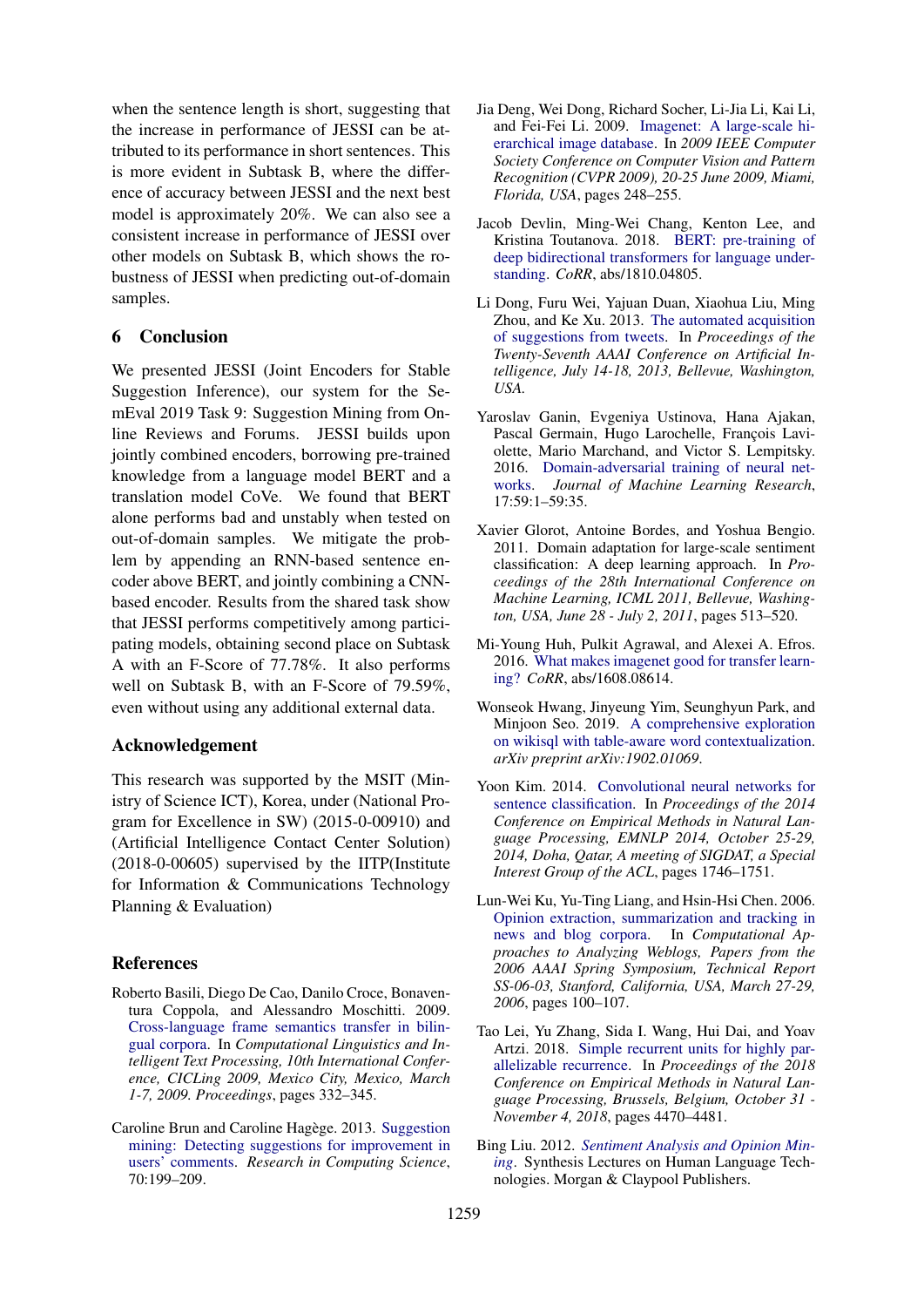- <span id="page-6-18"></span>Christopher D. Manning, Mihai Surdeanu, John Bauer, Jenny Rose Finkel, Steven Bethard, and David Mc-Closky. 2014. [The stanford corenlp natural language](http://aclweb.org/anthology/P/P14/P14-5010.pdf) [processing toolkit.](http://aclweb.org/anthology/P/P14/P14-5010.pdf) In *Proceedings of the 52nd Annual Meeting of the Association for Computational Linguistics, ACL 2014, June 22-27, 2014, Baltimore, MD, USA, System Demonstrations*, pages 55–60.
- <span id="page-6-17"></span>Bryan McCann, James Bradbury, Caiming Xiong, and Richard Socher. 2017. [Learned in translation: Con](http://papers.nips.cc/paper/7209-learned-in-translation-contextualized-word-vectors)[textualized word vectors.](http://papers.nips.cc/paper/7209-learned-in-translation-contextualized-word-vectors) In *Advances in Neural Information Processing Systems 30: Annual Conference on Neural Information Processing Systems 2017, 4-9 December 2017, Long Beach, CA, USA*, pages 6297–6308.
- <span id="page-6-1"></span>Arjun Mukherjee and Bing Liu. 2012. [Aspect extrac](http://www.aclweb.org/anthology/P12-1036)[tion through semi-supervised modeling.](http://www.aclweb.org/anthology/P12-1036) In *The 50th Annual Meeting of the Association for Computational Linguistics, Proceedings of the Conference, July 8-14, 2012, Jeju Island, Korea - Volume 1: Long Papers*, pages 339–348.
- <span id="page-6-5"></span>Sapna Negi, Kartik Asooja, Shubham Mehrotra, and Paul Buitelaar. 2016. [A study of suggestions in](http://aclweb.org/anthology/S/S16/S16-2022.pdf) [opinionated texts and their automatic detection.](http://aclweb.org/anthology/S/S16/S16-2022.pdf) In *Proceedings of the Fifth Joint Conference on Lexical and Computational Semantics, \*SEM@ACL 2016, Berlin, Germany, 11-12 August 2016*.
- <span id="page-6-4"></span>Sapna Negi and Paul Buitelaar. 2015. [Towards the ex](http://aclweb.org/anthology/D/D15/D15-1258.pdf)[traction of customer-to-customer suggestions from](http://aclweb.org/anthology/D/D15/D15-1258.pdf) [reviews.](http://aclweb.org/anthology/D/D15/D15-1258.pdf) In *Proceedings of the 2015 Conference on Empirical Methods in Natural Language Processing, EMNLP 2015, Lisbon, Portugal, September 17- 21, 2015*, pages 2159–2167.
- <span id="page-6-6"></span>Sapna Negi and Paul Buitelaar. 2017. [Inducing dis](http://arxiv.org/abs/1709.07403)[tant supervision in suggestion mining through part](http://arxiv.org/abs/1709.07403)[of-speech embeddings.](http://arxiv.org/abs/1709.07403) *CoRR*, abs/1709.07403.
- <span id="page-6-2"></span>Sapna Negi, Tobias Daudert, and Paul Buitelaar. 2019. Semeval-2019 task 9: Suggestion mining from online reviews and forums. In *Proceedings of the 13th International Workshop on Semantic Evaluation (SemEval-2019)*.
- <span id="page-6-7"></span>Sinno Jialin Pan, Xiaochuan Ni, Jian-Tao Sun, Qiang Yang, and Zheng Chen. 2010. [Cross-domain senti](https://doi.org/10.1145/1772690.1772767)[ment classification via spectral feature alignment.](https://doi.org/10.1145/1772690.1772767) In *Proceedings of the 19th International Conference on World Wide Web, WWW 2010, Raleigh, North Carolina, USA, April 26-30, 2010*, pages 751–760.
- <span id="page-6-0"></span>Bo Pang and Lillian Lee. 2007. [Opinion mining and](https://doi.org/10.1561/1500000011) [sentiment analysis.](https://doi.org/10.1561/1500000011) *Foundations and Trends in Information Retrieval*, 2(1-2):1–135.
- <span id="page-6-16"></span>Jeffrey Pennington, Richard Socher, and Christopher D. Manning. 2014. [Glove: Global vectors for](http://aclweb.org/anthology/D/D14/D14-1162.pdf) [word representation.](http://aclweb.org/anthology/D/D14/D14-1162.pdf) In *Proceedings of the 2014 Conference on Empirical Methods in Natural Language Processing, EMNLP 2014, October 25-29, 2014, Doha, Qatar, A meeting of SIGDAT, a Special Interest Group of the ACL*, pages 1532–1543.
- <span id="page-6-12"></span>Matthew E. Peters, Mark Neumann, Mohit Iyyer, Matt Gardner, Christopher Clark, Kenton Lee, and Luke Zettlemoyer. 2018. [Deep contextualized word rep](https://aclanthology.info/papers/N18-1202/n18-1202)[resentations.](https://aclanthology.info/papers/N18-1202/n18-1202) In *Proceedings of the 2018 Conference of the North American Chapter of the Association for Computational Linguistics: Human Language Technologies, NAACL-HLT 2018, New Orleans, Louisiana, USA, June 1-6, 2018, Volume 1 (Long Papers)*, pages 2227–2237.
- <span id="page-6-13"></span>Alec Radford, Karthik Narasimhan, Time Salimans, and Ilya Sutskever. 2018. [Improving language un](https://blog.openai.com/language-unsupervised/)[derstanding with unsupervised learning.](https://blog.openai.com/language-unsupervised/) Technical report, Technical report, OpenAI.
- <span id="page-6-3"></span>J. Ramanand, Krishna Bhavsar, and Niranjan Pedanekar. 2010. [Wishful thinking - finding](http://aclweb.org/anthology/W10-0207) [suggestions and 'buy' wishes from product reviews.](http://aclweb.org/anthology/W10-0207) In *Proceedings of the NAACL HLT 2010 Workshop on Computational Approaches to Analysis and Generation of Emotion in Text*, pages 54–61. Association for Computational Linguistics.
- <span id="page-6-11"></span>Sebastian Ruder and Barbara Plank. 2018. [Strong](https://aclanthology.info/papers/P18-1096/p18-1096) [baselines for neural semi-supervised learning under](https://aclanthology.info/papers/P18-1096/p18-1096) [domain shift.](https://aclanthology.info/papers/P18-1096/p18-1096) In *Proceedings of the 56th Annual Meeting of the Association for Computational Linguistics, ACL 2018, Melbourne, Australia, July 15- 20, 2018, Volume 1: Long Papers*, pages 1044–1054.
- <span id="page-6-10"></span>Kuniaki Saito, Yoshitaka Ushiku, and Tatsuya Harada. 2017. [Asymmetric tri-training for unsupervised do](http://proceedings.mlr.press/v70/saito17a.html)[main adaptation.](http://proceedings.mlr.press/v70/saito17a.html) In *Proceedings of the 34th International Conference on Machine Learning, ICML 2017, Sydney, NSW, Australia, 6-11 August 2017*, pages 2988–2997.
- <span id="page-6-19"></span>Nitish Srivastava, Geoffrey E. Hinton, Alex Krizhevsky, Ilya Sutskever, and Ruslan Salakhutdinov. 2014. [Dropout: a simple way to prevent neural](http://dl.acm.org/citation.cfm?id=2670313) [networks from overfitting.](http://dl.acm.org/citation.cfm?id=2670313) *Journal of Machine Learning Research*, 15(1):1929–1958.
- <span id="page-6-8"></span>Xiaojun Wan. 2009. [Co-training for cross-lingual sen](http://www.aclweb.org/anthology/P09-1027)[timent classification.](http://www.aclweb.org/anthology/P09-1027) In *ACL 2009, Proceedings of the 47th Annual Meeting of the Association for Computational Linguistics and the 4th International Joint Conference on Natural Language Processing of the AFNLP, 2-7 August 2009, Singapore*, pages 235–243.
- <span id="page-6-15"></span>Haoyu Wang, Ming Tan, Mo Yu, Shiyu Chang, Dakuo Wang, Kun Xu, Xiaoxiao Guo, and Saloni Potdar. 2019. [Extracting multiple-relations in one](https://arxiv.org/pdf/1902.01030)[pass with pre-trained transformers.](https://arxiv.org/pdf/1902.01030) *arXiv preprint arXiv:1902.01030*.
- <span id="page-6-14"></span>Wei Yang, Yuqing Xie, Aileen Lin, Xingyu Li, Luchen Tan, Kun Xiong, Ming Li, and Jimmy Lin. 2019. [End-to-end open-domain question answering with](https://arxiv.org/pdf/1902.01718) [bertserini.](https://arxiv.org/pdf/1902.01718) *arXiv preprint arXiv:1902.01718*.
- <span id="page-6-9"></span>Jianfei Yu and Jing Jiang. 2016. [Learning sentence em](http://aclweb.org/anthology/D/D16/D16-1023.pdf)[beddings with auxiliary tasks for cross-domain sen](http://aclweb.org/anthology/D/D16/D16-1023.pdf)[timent classification.](http://aclweb.org/anthology/D/D16/D16-1023.pdf) In *Proceedings of the 2016*